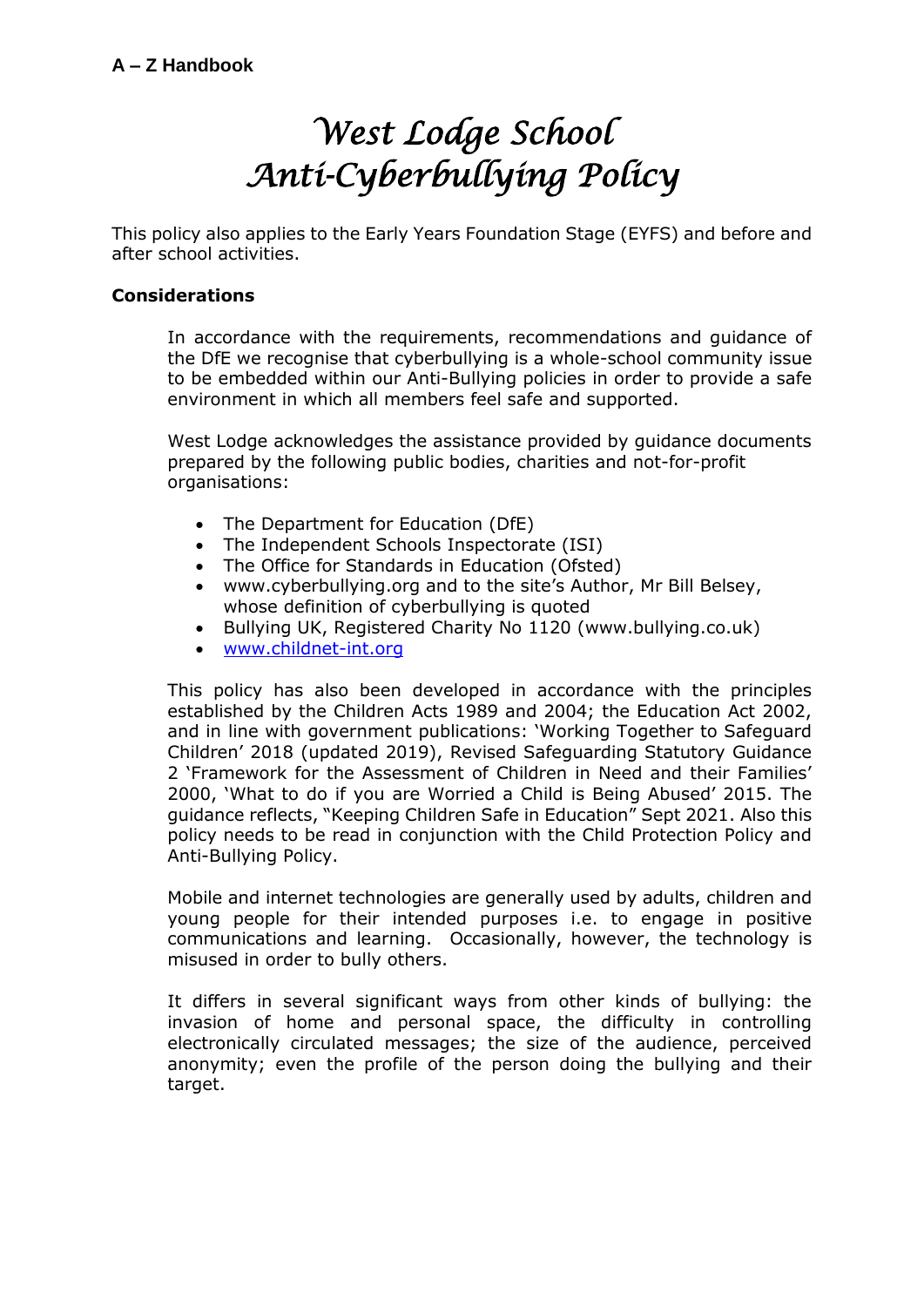# **Definition of Bullying**

Bullying may be defined as: *'Behaviour by an individual or group, repeated over time that intentionally hurts another individual or group, either physically or emotionally and is often motivated by prejudice against particular groups for example on grounds of race, religion, culture, sex, gender, homophobia, SEN and disability or because a child is adopted or is a carer. It may occur directly or through Cyber technology*'. Preventing and Tackling Bullying: Advice for School Leaders, Staff and Governing Bodies (see references).

Bullying is the intentional hurting, harming or humiliating of another person by physical (including sexual), verbal (including email, chat room and SMS messages), and emotional means (by excluding, tormenting or spreading malicious rumours). It can involve manipulating a third party to tease or torment someone. It can involve complicity that falls short of direct participation. Bullying is often hidden and subtle. It can also be overt and intimidatory.

A bullying incident should be treated as a Child Protection concern when there is a reasonable cause to believe that a child is suffering or likely to suffer significant harm.

 Bullying may involve actions or comments that are racist, sexual, sexist or homophobic, which focus on religion, cultural background, disabilities or other physical attributes (such as hair colour or body shape). Bullying can happen anywhere and at any time and can involve anyone - pupils, other young people, staff and parents.

#### **Cyberbullying definition**

Mr Bill Belsey, the creator of the web site: www.cyberbullying.org defined this unpleasant and particularly intrusive phenomenon in the following terms:

"Cyberbullying involves the use of information and communication technologies to support deliberate, repeated, and hostile behaviour by an individual or group that is intended to harm others."

Cyberbullying can involve Social Networking Sites, like Bebo, Facebook and Myspace, emails and mobile phones used for SMS messages and as cameras.

# **Identifying types of Cyber Bullying;**

We must be aware of the different ways that ICT can be abused so that we can effectively investigate and respond to instances of online and mobile bullying. Technology can be misused in myriad ways, as highlighted by the following examples:

#### *Computers, Consoles, IPad's, IPods, Android and windows, Tablets & Mobile phones*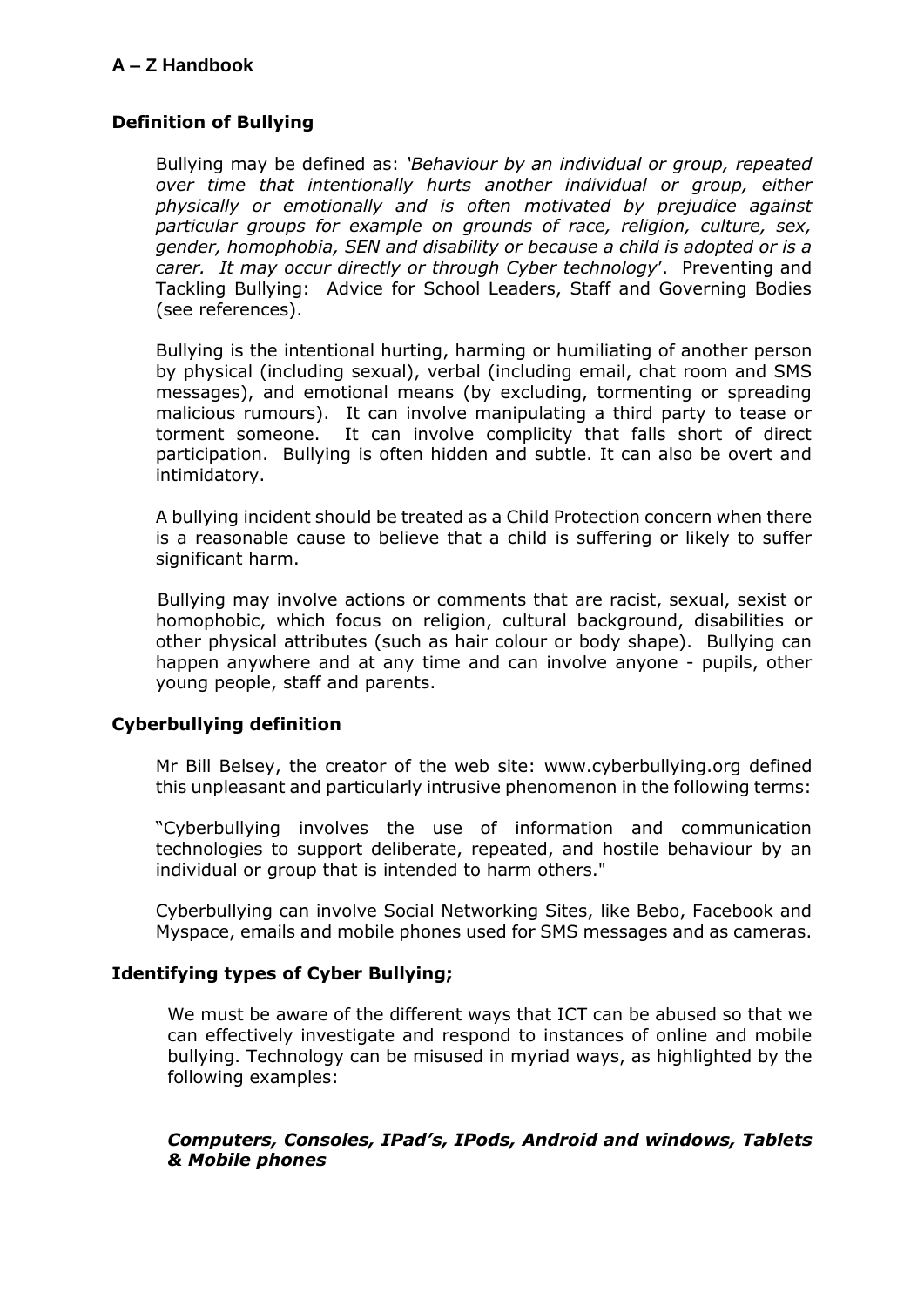Bullies may make malicious - or silent - calls or send nasty, threatening, intimidating or harassing text messages.

Devices can be used to take and share humiliating images of children and young people (and staff).

Video clips of children and young people being harassed can be recorded on a device and sent to other devices or uploaded onto internet sites.

#### *Instant messenger (IM)*

Nasty messages or attachments can be sent by IM.

Bullies sometimes use someone else's IM account to forward rude or mean messages to the victim's list of friends.

#### *Chatrooms and message boards*

Bullying can happen through nasty or threatening anonymous messages.

Groups of people can use these to pick on an individual or deliberately ignore them.

Sometimes people pretend to be someone else in order to become a 'friend' and gain personal information that they then use against the victim e.g. for spreading secrets or blackmail.

#### *Email*

Email can be misused to send nasty or threatening messages.

Unsuitable images or video clips or viruses may be sent as an email attachment.

Bullies sometimes hack into a victim's account to forward personal emails or delete emails and personal contacts.

#### *Webcams*

Inappropriate content can be sent and received via webcam.

Victims may also be persuaded – or threatened – into acting in inappropriate ways that are captured on webcam.

#### *Social networking sites*

Bullies may use social networking sites to post nasty comments and humiliating images or videos.

Groups of people may pick on an individual by deliberately excluding them from a network or a friends list.

Bullies can also create distasteful fake profiles of their victim to upset or harass them or to get them into trouble.

#### *Video hosting sites*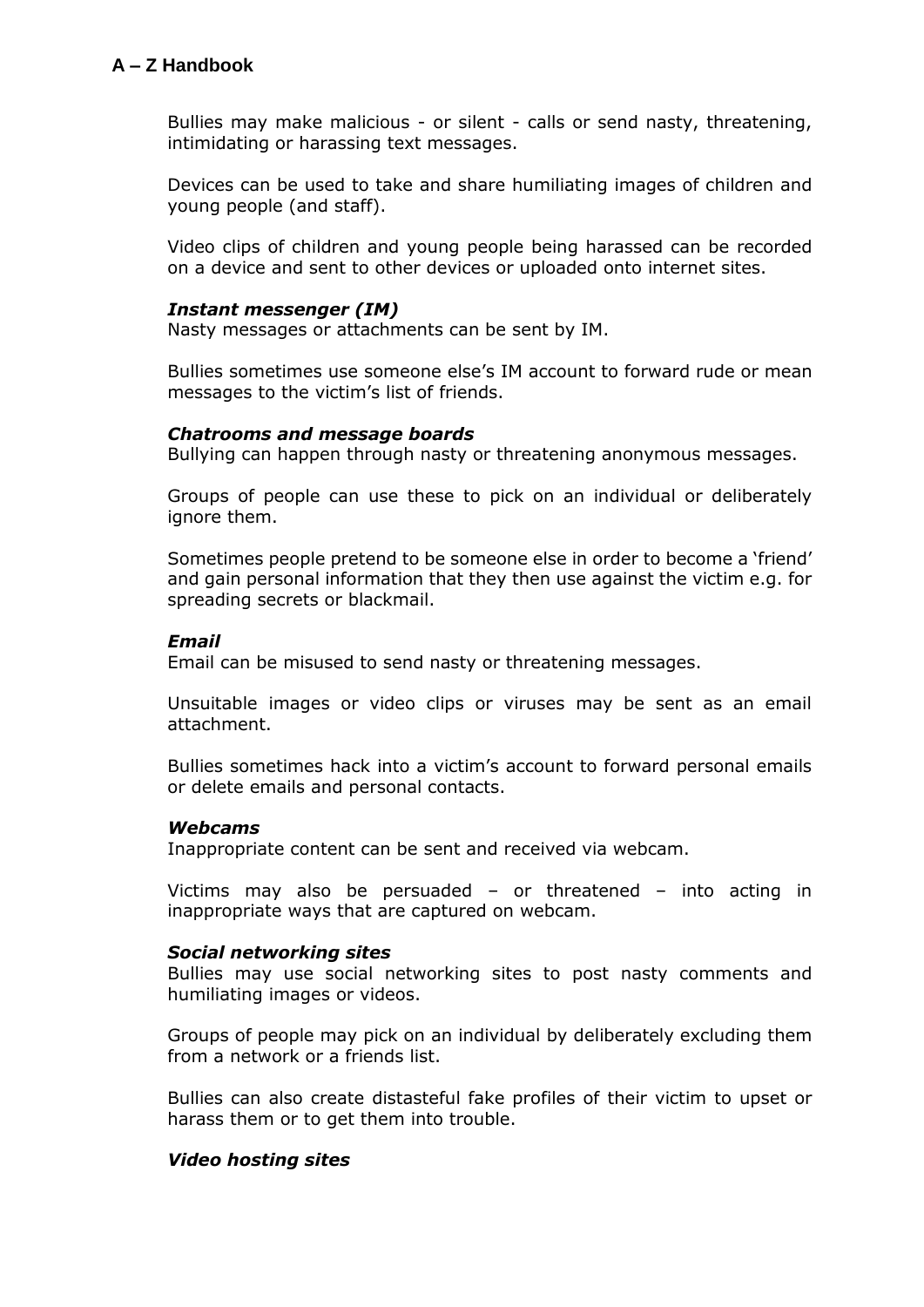Incidents of misuse include the posting of embarrassing or humiliating film of someone.

#### *Virtual learning environments (VLEs)*

These may be misused to post inappropriate messages or images.

#### **Gaming sites, consoles and virtual worlds**

Players may pick on weaker or less experienced users, repeatedly killing their characters.

They may also call the victim names and make abusive or derogatory remarks.

The equipment may be used to forward unwanted messages to other devices in the immediate vicinity via Bluetooth™ technology.

#### **Signs of bullying**

Changes in behaviour that may indicate that a pupil is being bullied include:

- Unwillingness to return to school
- Displays of excessive anxiety, becoming withdrawn or unusually quiet
- Failure to produce work, or producing unusually bad work, or work that appears to have been copied, interfered with or spoilt by others
- Books, bags and other belongings suddenly go missing or are damaged
- Change to established habits (e.g. giving up music lessons, change to accent or vocabulary)
- Diminished levels of self-confidence
- Frequent visits to the Medical Centre with symptoms such as stomach pains, headaches etc
- Unexplained cuts and bruises
- Frequent absence, erratic attendance, late arrival to class
- Choosing the company of adults
- Displaying repressed body language and poor eye contact
- Difficulty in sleeping, experiencing nightmares etc
- Talking of suicide or running away

Although there may be other causes for some of the above symptoms, a repetition of, or a combination of these possible signs of bullying should be investigated by parents and teachers.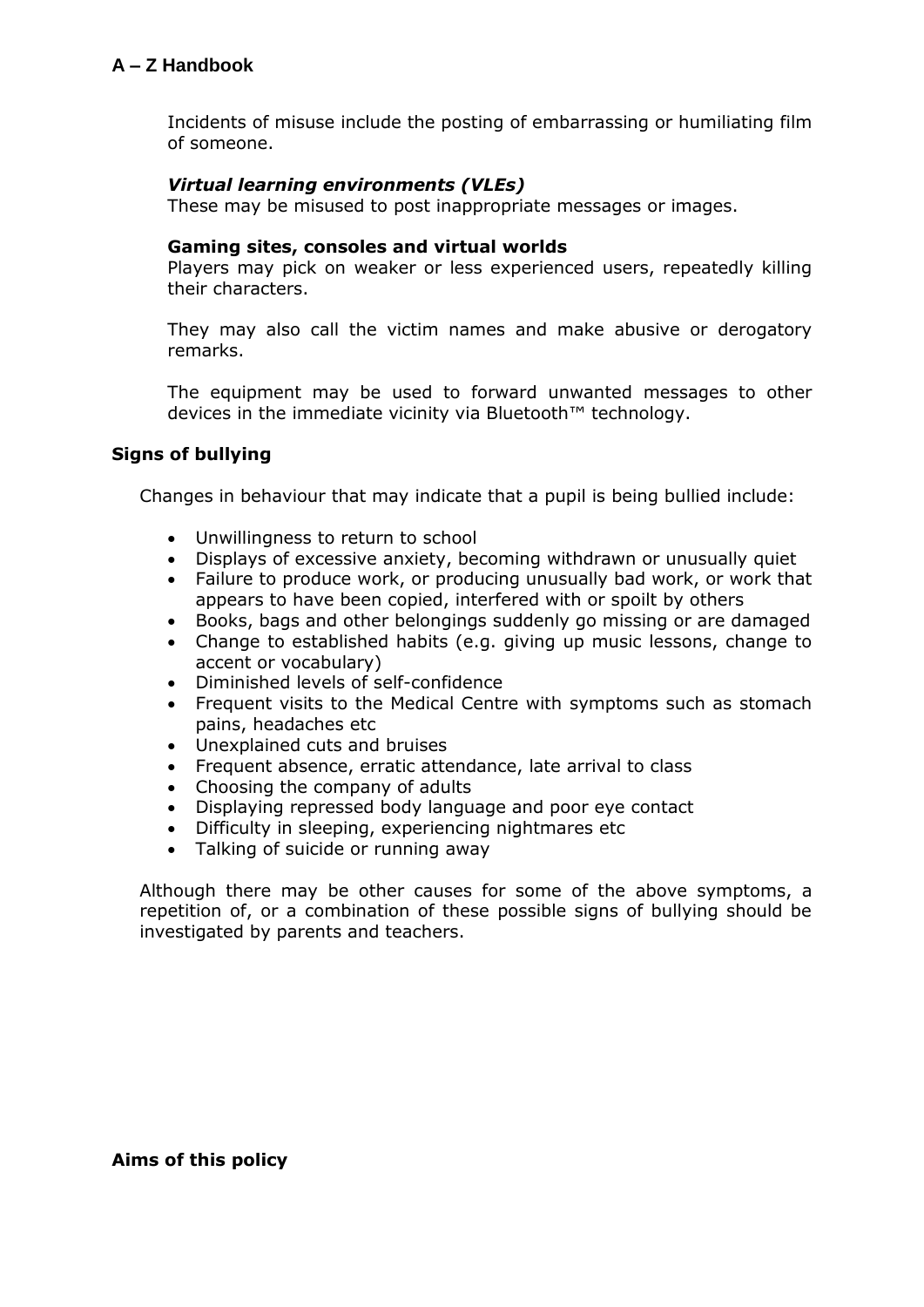• To ensure pupils, school staff and parents understand what cyber bullying is and how it can be prevented.

• To have in place procedures to prevent incidents of cyber bullying.

• To have in place effective procedures to deal with all reported incidents of cyber bullying.

• To work with other schools to share good practice in order to improve this policy.

We wish to work closely with the School Council and to hear their views and opinions as we acknowledge and support Article 12 of the United Nations Convention on the Rights of the Child that children should be encouraged to form and to express their views. We as a school community have a commitment to promote equality.

### **Our Policy**

Our school recognises that cyberbullying is the use of e-mail, instant messaging, chat rooms, pagers, mobile phones, or other forms of information technology to deliberately harass, threaten, or intimidate someone.

Cyberbullying includes text or images posted on personal websites or transmitted via email or mobile phones as well as intimidating behaviour on gaming or social networking sites.

We also recognise that the majority of cases of cyberbullying or defamation occur outside of its controlled network. However to ensure that students and parents are aware of the correct actions to take, this policy includes advice for protection of the pupils, the school and staff members.

We aim to actively raise awareness, promote understanding about cyberbullying and build resilience to help protect themselves and their peers through discussion and activities through our Home/School Agreement, our Pupil Code of Conduct, within curriculum delivery and PSHE lessons, our pastoral care and Anti-Bullying policies including the 'Rules for Responsible Computer and Internet Use'.

Our policies will be updated regularly and reviewed regularly and at other times as considered necessary. The policy applies throughout the school, including Early Years and Before and After School Clubs.

#### **Protection of Pupils**

Pupils are given access to and are expected to use Information and Technology in accordance with the terms of our ICT Policy and Rules for Responsible Computer and Internet Use.

If a pupil is being harassed by any form of information technology then they should be advised to take the following actions immediately:

 Tell an adult that they trust. This can be a Teacher, parent, older sibling or grandparent – someone who can help you to do something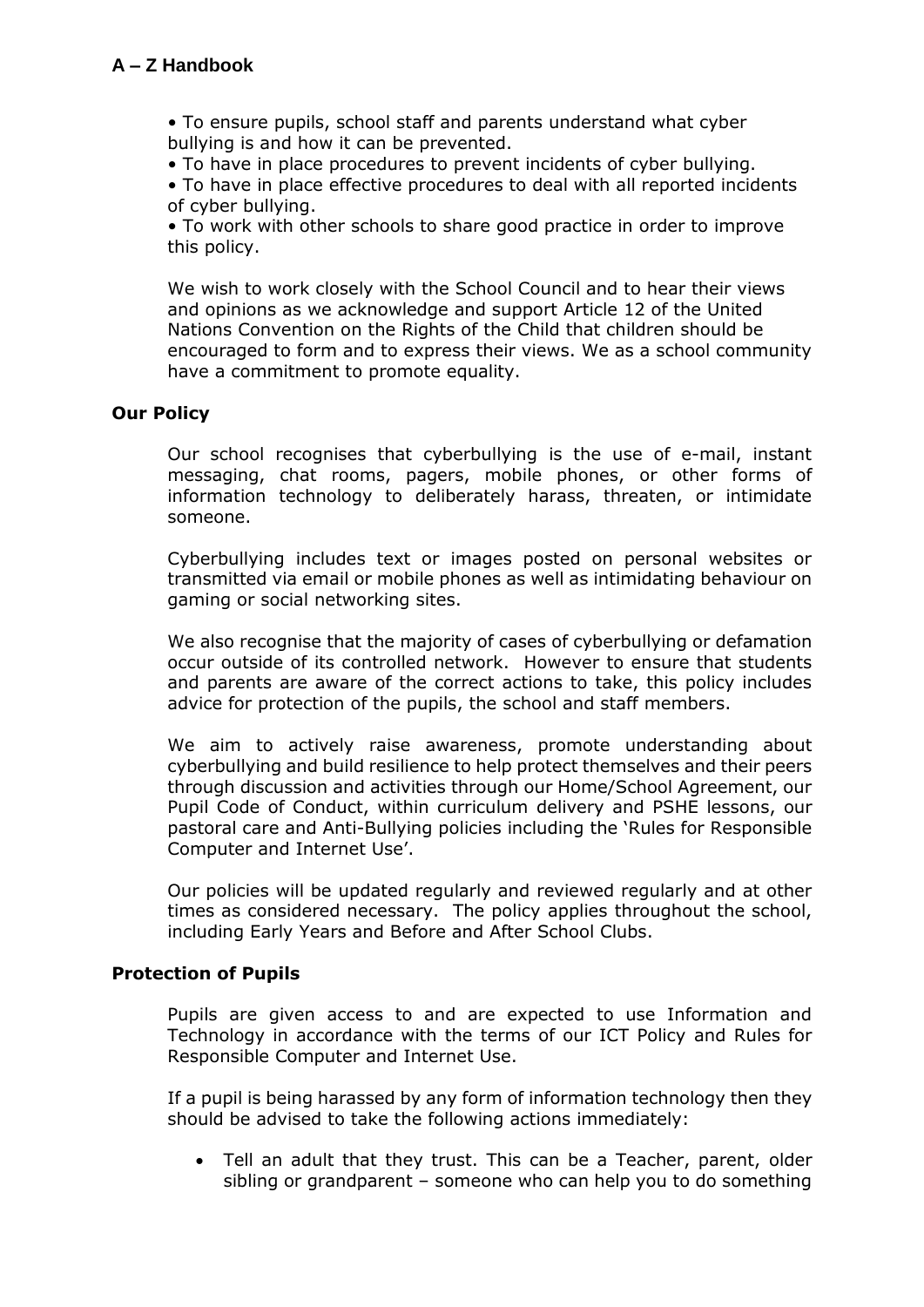about it. Either report any incidents to school themselves or ask an adult to do this for them

- Leave the area or stop the activity immediately
- If a pupil is being bullied through e-mail or instant messaging, block the sender's messages and never reply to harassing messages. They should keep a record and save any harassing messages, recording the time and date that they received them
- The Service Provider should be advised. Most service providers have appropriate use policies that restrict users from harassing others. They can respond to reports of cyberbullying over their networks, or help you track down the appropriate service provider to respond to.
- The matter must be reported to the police. If the bullying includes physical threats, or pornography tell the police. Most cases can be traced and it is a criminal offence to use a mobile phone or any form of communication to menace or harass or offend another person.

#### **Protection of Staff Members**

Staff are given access to and are expected to use Information and Technology in accordance with the terms of our ICT Policy and Rules for Responsible Computer and Internet Use.

A case of cyberbullying/defamation against a staff member(s) of the school occurs if:

- A video or image of a school staff member(s) is placed on a public website without the permission of the staff member(s).
- Information about a staff member(s) including their name is placed on a public website without the permission of the staff member(s).
- Our school name or shield is published on a public website without the written permission of the Head Teacher.

#### **Disciplinary Action and Sanctions**

Cases of cyberbullying or defamation of a member of staff, the school or the school shield, will be seriously dealt with by the Head Teacher in accordance with the rules outlined in the policy and all other school based discipline policies. This may include legal consequences including criminal charges and electronic trails will be followed to gather evidence if so required.

*Cases of cyberbullying or defamation of a pupil will be seriously dealt with by the Head Teacher in accordance with the rules outlined in the policy and the following guidelines:* 

1. *Support the victim*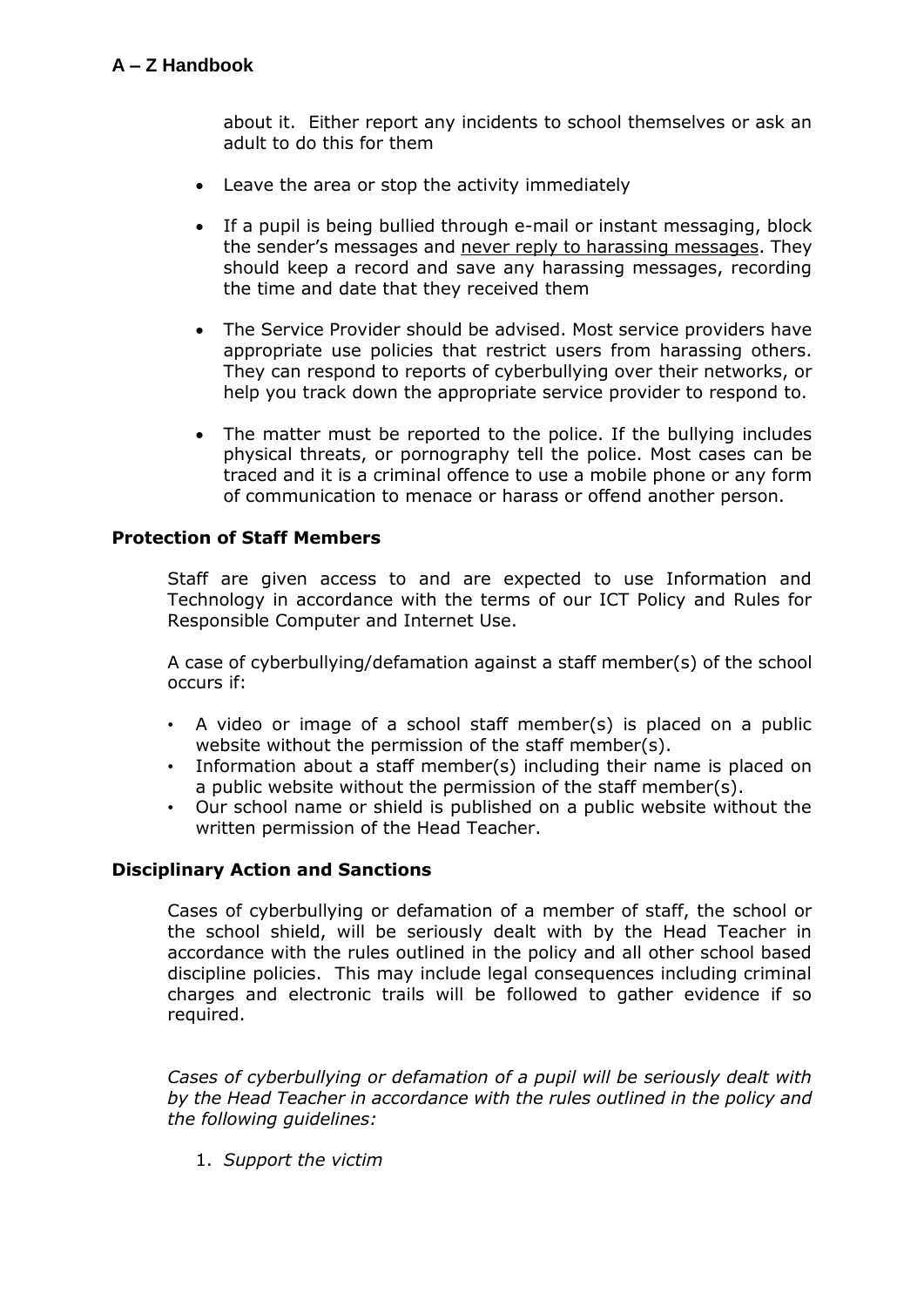- 2. *Reassure the child or young person that they have done the right thing by telling someone.*
- 3. *Follow any existing pastoral support procedures and inform the victim's parents.*

#### *1. Advise the victim*

*Make sure the student knows not to retaliate or return any messages.*

*Ask them about the personal information they have in the public domain that the bully may be able access.*

*Help them to gather and keep relevant evidence for any investigation. This may include saving text messages and voicemail or noting down web addresses and taking screen shots of defamatory content online.*

*Give them advice on changing their contact details to prevent future incidents. Check they understand how to block unwanted contacts and know they should leave a chat room or end a call if they feel uncomfortable about unwanted contact.*

#### *2. Take mitigating action.*

*When malicious content has been circulated, it is important to take action to contain the incident. If you know who the bully is, ask them to remove the content from the internet.*

*Report the incident to the service provider e.g. the host of a social networking site and ask them to remove the content.*

*Use disciplinary powers to confiscate mobile phones being used by the bully and ask them to tell you whom they have passed any messages on to.*

*If the content is illegal, contact the police. They will help decide what evidence is needed and what to do with the material.* This may lead to legal consequences including criminal charges and electronic trails will be followed to gather evidence if so required.

#### *3. Investigate all incidents*

*All bullying incidents will be properly recorded by the ICT Co-ordinator and investigated by the Head Teacher in the same way as all other forms of bullying. Prompt notification via these routes will ensure that any incidents can be stopped before they become too serious or upsetting.* 

*Nevertheless, online and mobile bullying can be very serious - harassment, threats or menacing communications may even constitute a criminal offence. Students (and staff) are advised to keep a record of any bullying, which may be used as evidence.*

*Steps are taken to identify the bully. It may be necessary to look at the school's ICT systems. Identifying and interviewing possible witnesses may also be helpful. The school will need to contact the police before asking the service provider to look into the data of another user.*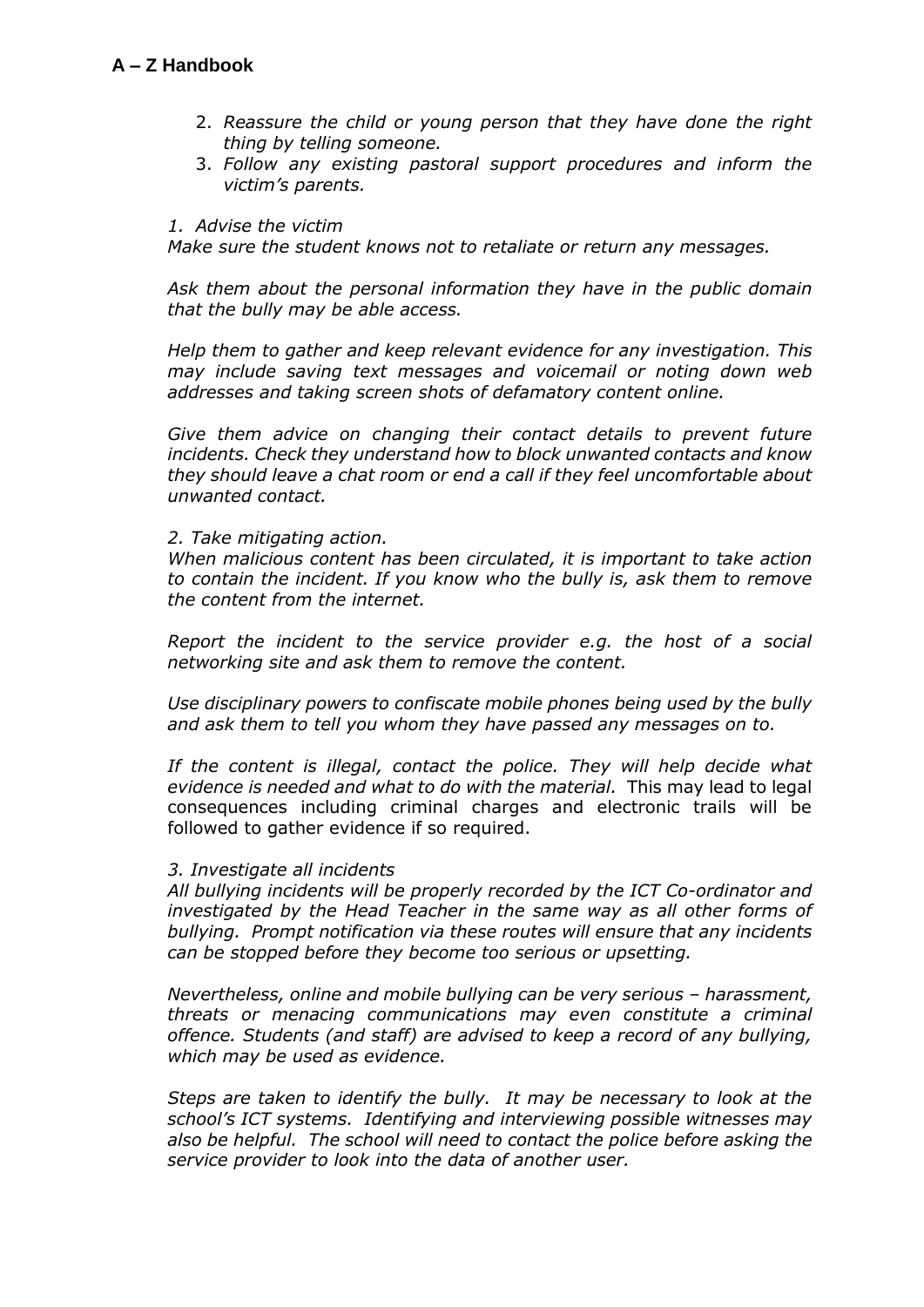#### *4. Work with the bully*

*Having identified the bully, the School will take steps to change their attitude and behaviour and ensure they have access to any support services they require.*

*5. Sanctions* 

*When determining sanctions, things to consider are:*

- *the impact on the victim*
- *whether the bully was acting anonymously*
- *the type of material and how widely it was circulated*
- *The motivation of the bully – was it done intentionally, unintentionally or in retaliation to bullying from others?*

*Relevant sanctions may include removing or limiting the right of access to the internet for a period of time as well as suspension from school pending and post investigation as well as legal charges in respect of criminal behaviour.*

*The Head Teacher reserves the right to confiscate any mobile or electronic devices which are brought into school or on school journeys in contradiction to the school's policies.*

# **Promoting Safe Use of Technology**

The following websites contain excellent online resources and information:

- Childnet International ([www.childnet-int.org](http://www.childnet-int.org/))
- Digizen ([www.digizen.org.uk](http://www.digizen.org.uk/)) -
- Cyber Mentors ([www.cybermentors.org.uk](http://www.cybermentors.org.uk/))
- Cyberbullying ([www.cyberbullying.org](http://www.cyberbullying.org/))
- E-Victims ([www.e-victims.org](http://www.e-victims.org/))
- Bullying UK ([www.bullying.co.uk](http://www.bullying.co.uk)/))
- The UK Safer Internet Centre (www.saferinternet.org.uk)
- CEOP's Thinkuknow website ([www.thinkuknow.co.uk\)](http://www.thinkuknow.co.uk/)

# **Roles of people involved with this policy**

#### **1. Role of the Governors**

The Governors have:

Appointed a member of staff to be responsible for ICT;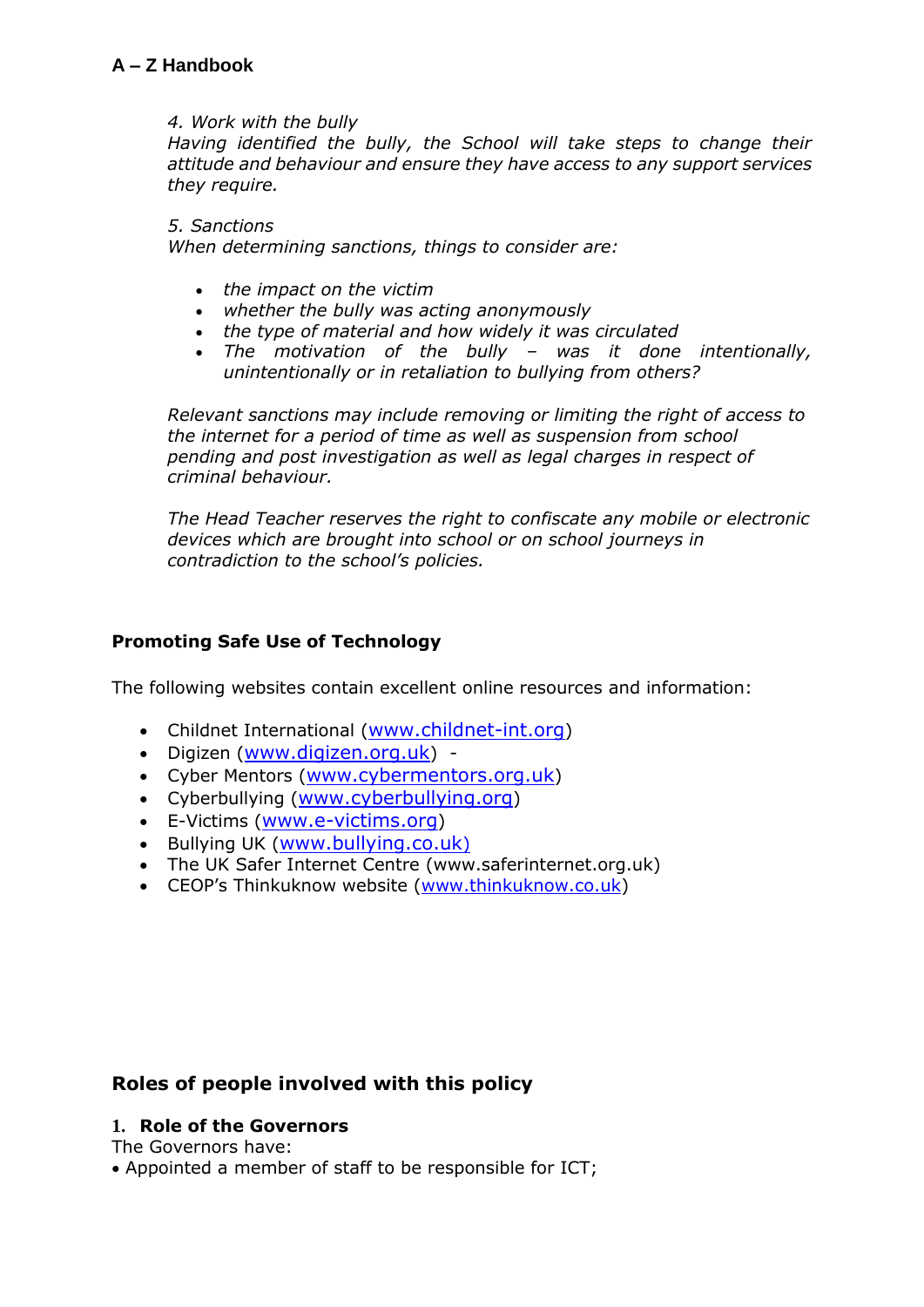Delegated powers and responsibilities to the Headteacher to ensure all school personnel and visitors to the school are aware of and comply with this policy;

Responsibility for ensuring funding is in place to support this policy;

 Responsibility for ensuring this policy and all policies are maintained and updated regularly;

Responsibility for ensuring all relevant policies are made available to parents;

 Nominated a link governor to visit the school regularly, to liaise with the Head teacher and the coordinator and to report back to the Governing Body;

 Responsibility for the effective implementation, monitoring and evaluation of this policy

# **2. Role of the Head teacher**

The Head teacher will:

 Ensure all school personnel, pupils and parents are aware of and comply with this policy;

 Work closely with the ICT coordinator to review how the school network is monitored;

 Ensure the ICT Policy outlines how the ICT suite and the Internet should be used;

 Provide support for those pupils and school personnel who may be victims of cyberbullying;

- Deal with all incidents of cyber bullying quickly and effectively;
- Work with parents in dealing with cyber bullying;

 Distribute an information leaflet to parents outlining how they should monitor their child's use of the internet;

 Inform parents of any incident of cyber bullying and how it has been dealt with;

- Monitor the number of recorded incidents in an academic year;
- Monitor the types of cyber bullying that occur in an academic year;
- Monitor how swiftly incidents of cyber bullying are dealt with;
- Discuss with the school council via Deputy head:
- Are pupils aware of this policy?
- How can cyber bullying be effectively dealt with?
- How good are school staff in dealing with incidents of cyber bullying?
- How good are school staff in identifying the symptoms of cyber bullying amongst pupils?
- Encourage any cyber bully to change their behaviour;
- Impose sanctions on any pupil who continues to cyber bully;
- Consider permanent exclusion in the most serious incidents of cyber bullying;

Consider the use of legal powers under the Education Act 2006 that allow

him/her to regulate behaviour of pupils when they are off-site;

Provide guidance, support and training to all staff;

• Monitor the effectiveness of this policy;

 Annually report to the Governing Body on the success and development of this policy

# **3. Role of the ICT Coordinator**

The coordinator will:

Work closely with the Head teacher to ensure that:

- The Acceptable Use Policy is up to date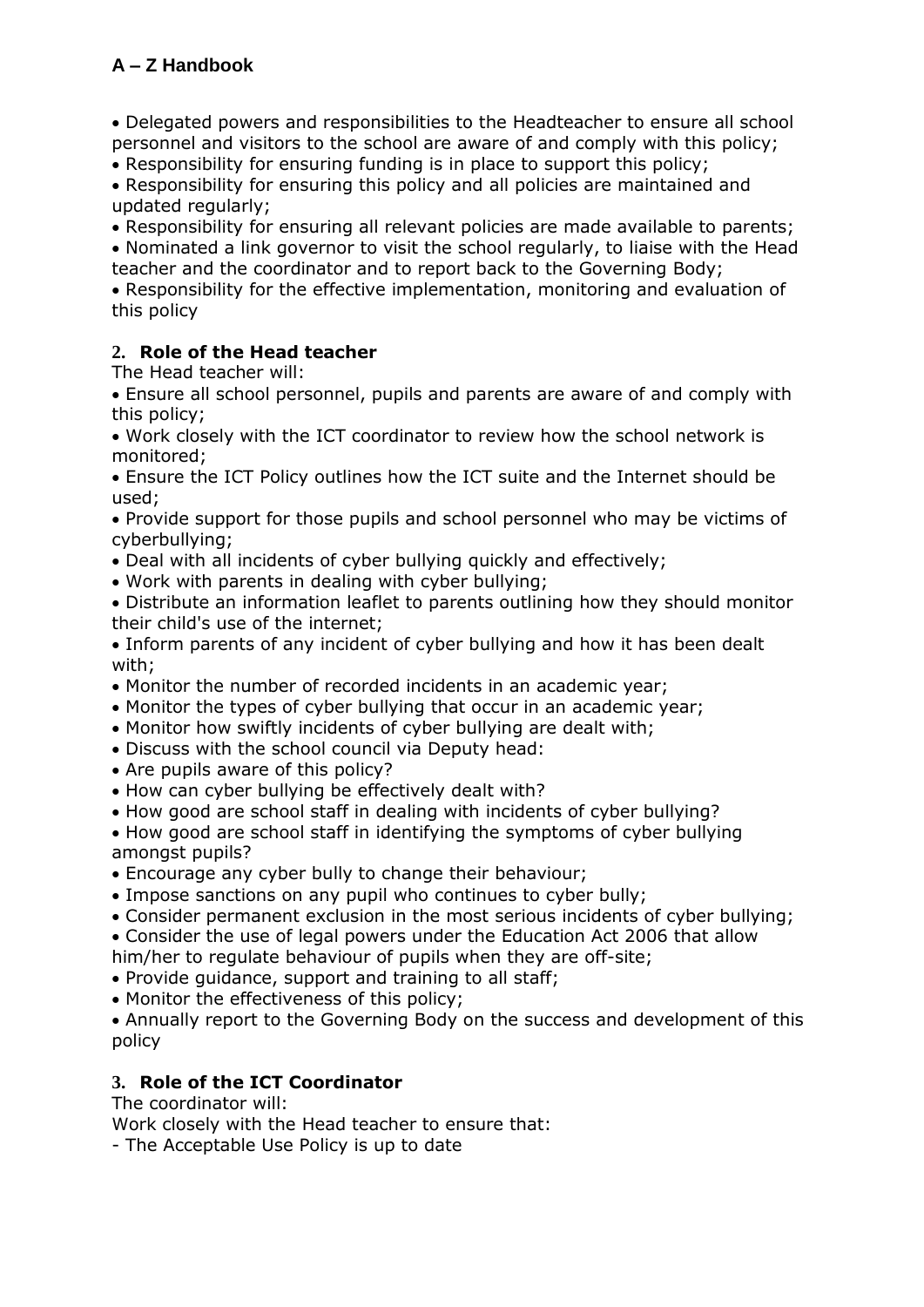- The school network is monitored – Using Avast Business Anti-Virus Protection

& Server side network monitoring tools

- The school filtering system is working correctly and regularly checked for problems – We use EXA Surfprotect filtering

- Monitor the filtering logs for inappropriate content alerts
- Alert the Head Teacher to Safe Guarding issues
- Information is provided for pupils and parents
- \* provide guidance and support to all staff;
- \* ensure cyber bullying is discussed during staff meetings and inset days;
- \* ensure cyberbullying is discussed with pupils through class discussions;
- \* invite pupils to consider the effects of cyberbullying;
- \* keep up to date with new developments and resources;
- \* Review and monitor;
- \* Manage personal data in line with statutory guidance;

# **4. Role of the Nominated Governor**

The Nominated Governor will:

- Work closely with the Head teacher and the coordinator;
- Ensure this policy and other linked policies are up to date;
- Ensure that everyone connected with the school is aware of this policy;
- Report to the Governing Body every term;
- Annually report to the Governing Body on the success and development of this Policy

# **5. Role of School Staff**

School personnel will:

- Comply with all the afore mentioned aspects of this policy;
- Be alert to the dangers of cyber bullying;
- Report all incidents of cyber bullying to a member of the Senior Leadership Team;
- Ensure that no pupil has unsupervised access to the Internet;
- Regularly remind pupils of:
- The safe use of the IT suite;
- The Acceptable Use Policy;
- The need to report any incident of cyber bullying to a member of the senior management team or ICT coordinator;
- Inform pupils of the dangers of cyber bullying through PSHE, collective worship, anti-bullying week activities etc;

 Be advised not to give their mobile phone numbers or email addresses to any pupil;

 Be advised not to accept as a 'friend' any pupil on to their FaceBook page or similar social media;

- Seek the views of pupils in monitoring and evaluating this policy;
- Report and deal with all incidents of discrimination;
- To attend regular safe guarding professional development that includes online safety;

# **6. Role of Pupils**